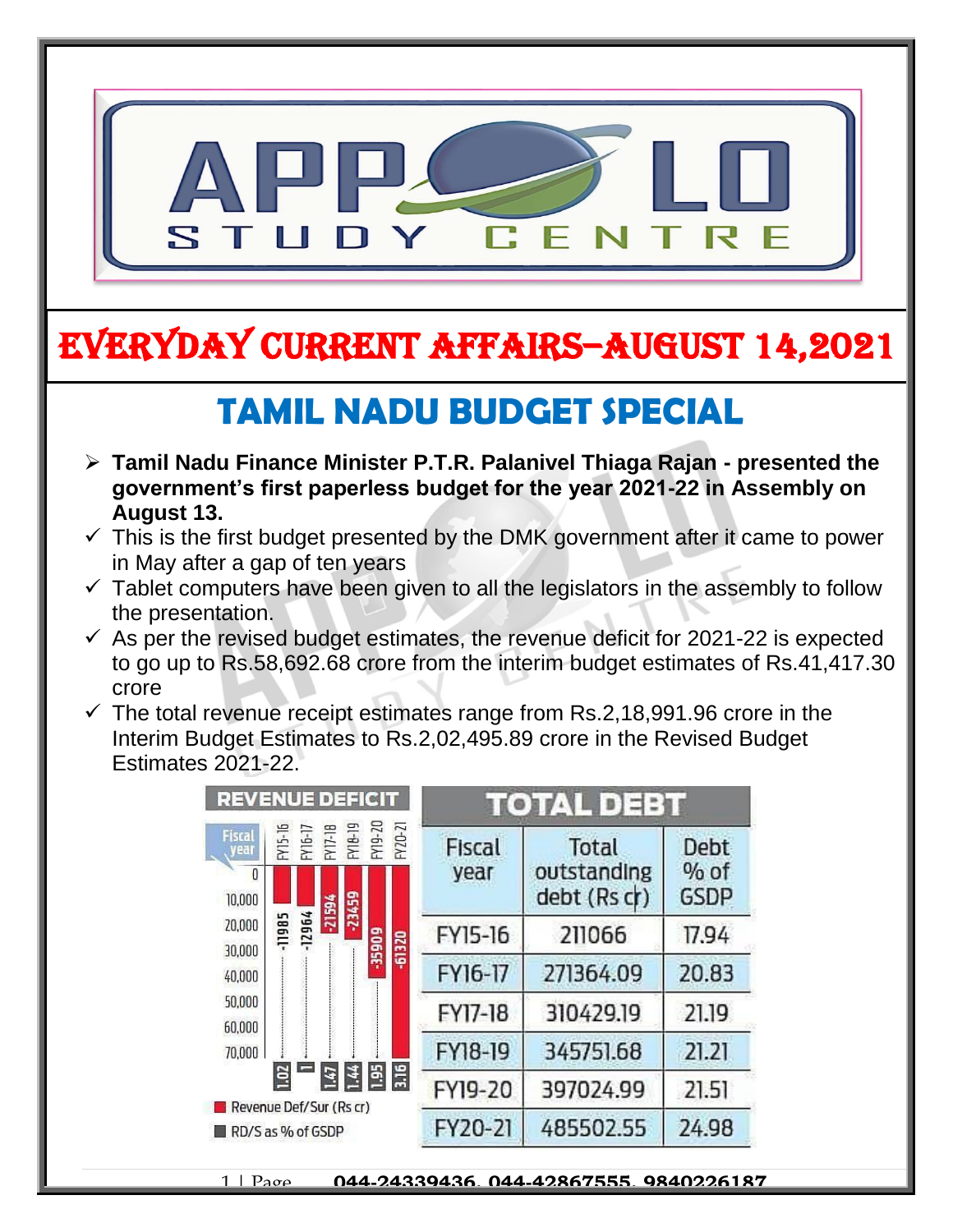$\checkmark$  The State's Own Tax Revenue estimates in the Revised Budget Estimates 2021-22 are expected to be Rs.1,26,644.15 crore, as against the Interim Budget Estimates of Rs.1,35,641.78 crore



- $\checkmark$  Tamil Nadu presently bears an overall debt burden of Rs 5,70,189 crore and public debt of Rs.2,63,976 per family, as per the White Paper released by the finance minister on August 9
- $\checkmark$  Power body TANGEDCO was losing Rs 2.60 for every unit consumed and the transport sector was bleeding Rs 59.15 for every kilometre run, as per the White Paper
- $\checkmark$  The most significant finding in the White Paper is the deterioration of the tax-GSDP ratio of the state from 8.48% in 2006-07 to just 5.46% in 2020-21



 $\checkmark$  Tamil Nadu has already borrowed Rs.36,000 crore so far in 2021-22, and is the top borrower among the States.

## **Highlights of the Budget**

- $\checkmark$  Launch of a Green Tamil Nadu Mission to increase the total areas under forest and tree cover to 33% of the land areas in the state.
- $\checkmark$  Launch of Tamil Nadu Climate Change Mission to focus on climate change adaptation and mitigation activities at a budget of Rs.500 crore.
- $\checkmark$  World Bank-funded Chennai City Partnership will be implemented over a period of nine years (2021-2030) with a total estimated budget of \$1.43 billion for development of institutions, infrastructure and systems.
- $\checkmark$  A Rs 57 crore integrated stormwater drain network in Kosasthalaiyar Basin backed by the Asian Development Bank.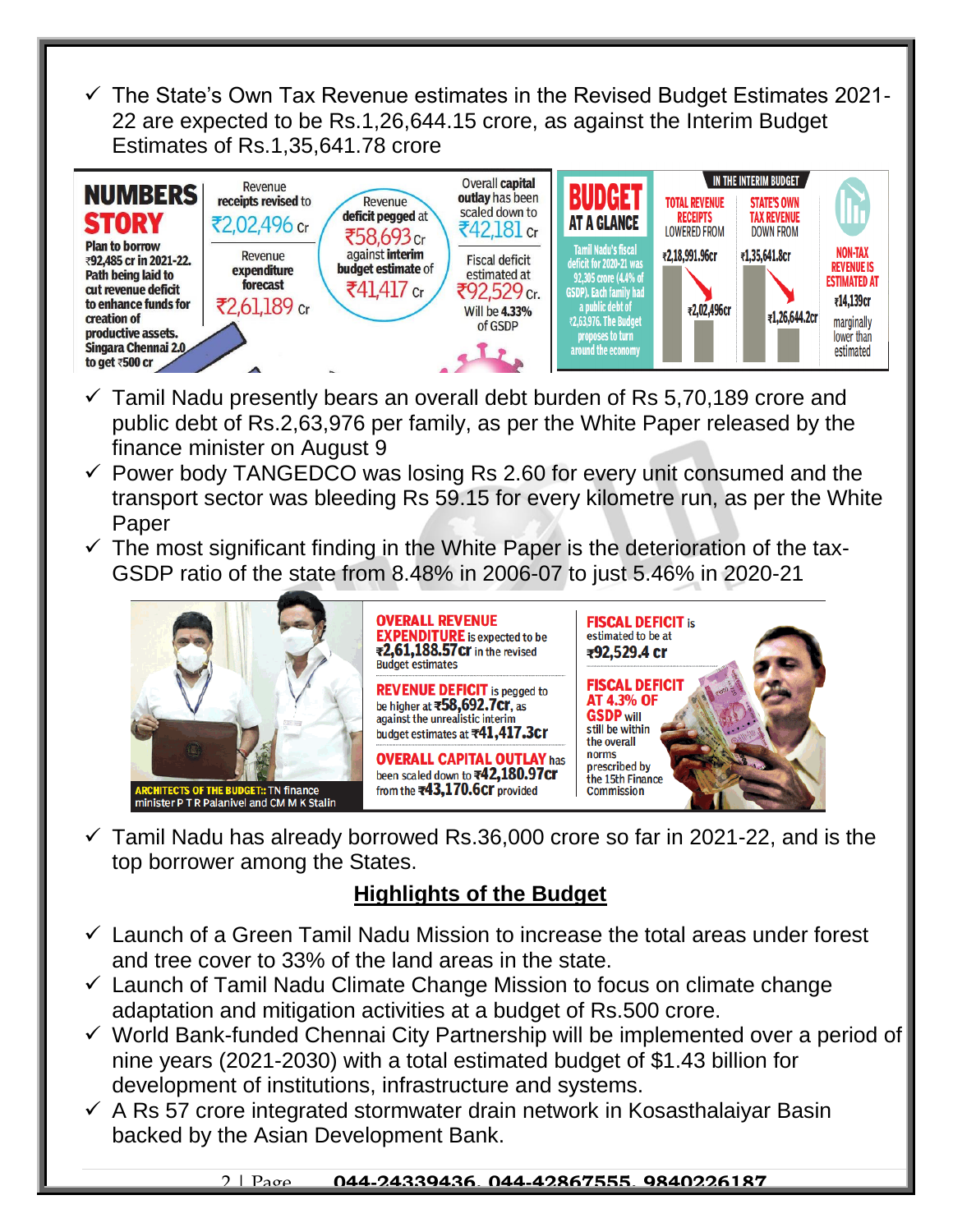- $\checkmark$  India's first integrated air quality monitoring system to be set up under TN Pollution Control board
- $\checkmark$  To reduce travel time, Tamil Nadu plans to expand 8,900km of state highways under a new scheme named 'Chief Minister's Road Development Programme'.
- $\checkmark$  The State government will establish a Directorate of Textiles to give a fillip to the sector in the State.
- $\checkmark$  The government will constitute a high-level committee to fix the disparity and rationalise guideline value based the on-ground situation. The guideline value was revised thrice in the past 15 years with the recent being 2017
- $\checkmark$  The state government has decided to empower the Inspector General of Registration to cancel fake property registrations.
- $\checkmark$  Waiver of loans to the tune of Rs.2,756 crore due from self-help groups to the cooperative credit societies.
- $\checkmark$  Petrol price to become cheaper in the state by Rs.3 per litre, causing a loss of Rs. 1,160 crore to the government's exchequer



- $\checkmark$  Chief Minister's Insurance Scheme will be implemented from this year at a budget of Rs.1,046 crore
- $\checkmark$  Announcement of a subsidy of Rs. 703 crore for free bus travel for women
- $\checkmark$  Extension of maternity leave period for government employees to 12 months from 9 months. The scheme will be restricted to women with less than two surviving children with effect from July 1, 2021
- $\checkmark$  Revised DA announced for the government employees with effect from April 2022.
- $\checkmark$  Singara Chennai 2.0, chief minister M K Stalin's dream project, got a Rs. 500 crore boost

## 3 | Page **044-24339436, 044-42867555, 9840226187**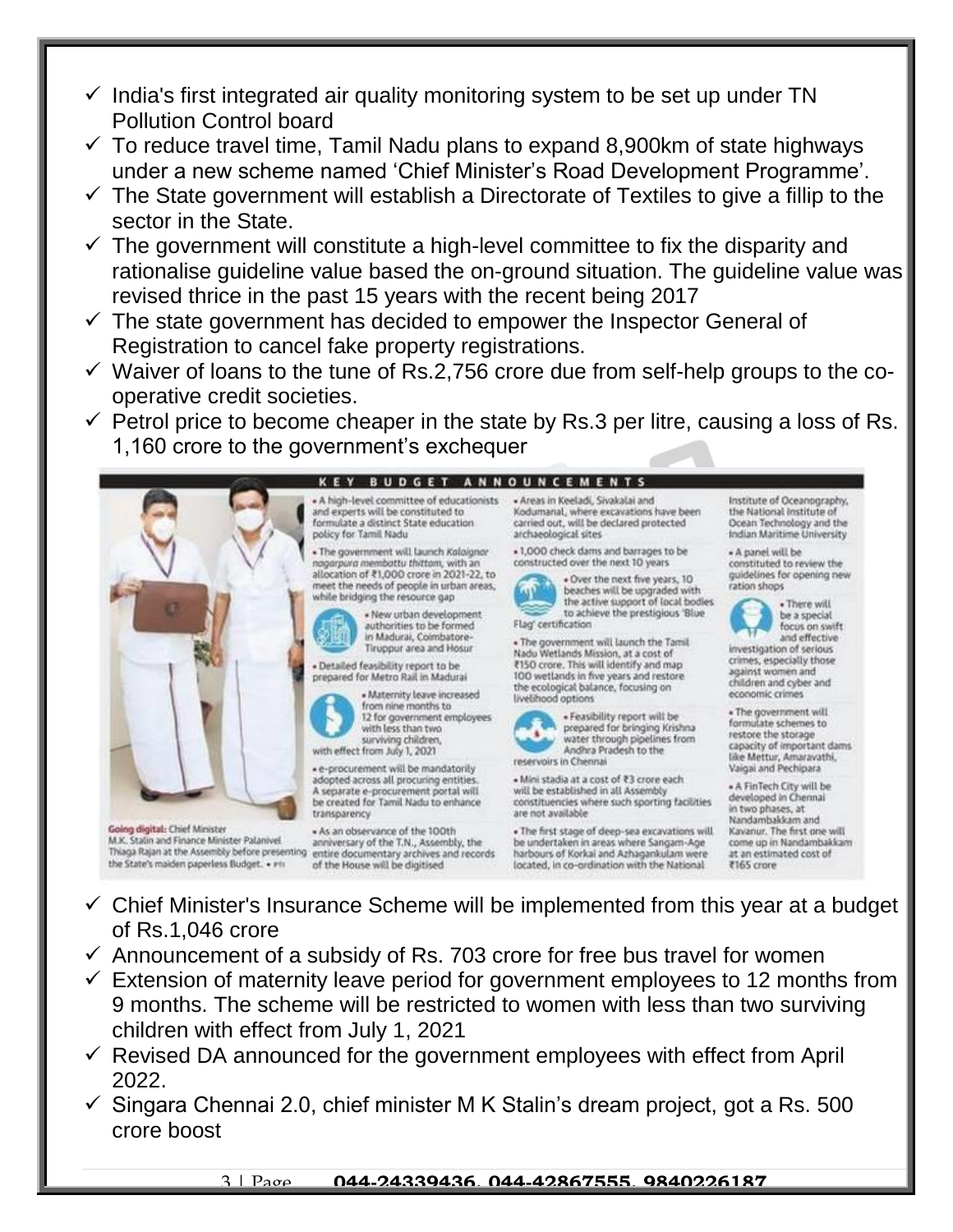

- $\checkmark$  Chennai Metro Rail Phase 2 will be completed by 2025 and announcement of three new flyovers for Chennai city at a budget of Rs. 500 crore and fully financed by loans from TN Urban Finance and Infrastructure Development Corporation (TUFIDCO).
- $\checkmark$  A fintech city will come up in Chennai, which will be developed in two phases at Nandambakkam and Kavanur
- $\checkmark$  Further, a separate Fintech Cell will be formed to facilitate the establishment of Fintech companies in the state, which was originally proposed by CM M K Stalin when he was the deputy CM
- $\checkmark$  The desalination plant at Perur on East Coast Road (ECR), with a capacity to generate 400 million litres a day (MLD) of drinking water, will be expeditiously implemented with financial assistance from the Japan International Cooperation Agency (JICA)
- $\checkmark$  Allocation of Rs. 1,725 crore has been allocated for the MGR lunch scheme for the year 2021-22.
- $\checkmark$  The DMK government's poll promise of providing a monthly amount of Rs.1,000 to women members of the family was also announced
- $\checkmark$  Allocation of Rs 32,599 crore towards school education, which is Rs 1,582 crore lesser than the last year.
- $\checkmark$  Allocation of Rs 5,369 crore to higher education, which is Rs 316 crore more than the last year.
- $\checkmark$  State highways department got a bumper allocation of Rs 17,899 crore.
- $\checkmark$  Construction of bypass roads in 59 municipalities in line with 'TN Vision 2023', which aims at providing bypass roads for all 129 municipalities
- $\checkmark$  The state has sanctioned adequate funds to continue four key highway projects Tamil Nadu Road Sector Project Phase II, Comprehensive Road Infrastructure Development Programme, Chennai-Kanyakumari Industrial Corridor, and Chennai Peripheral Ring Road Project at Rs.14,282 crore
- $\checkmark$  A TN Siddha University, a proposal mooted by Kalaignar, will be established with an initial allocation of Rs 2 crore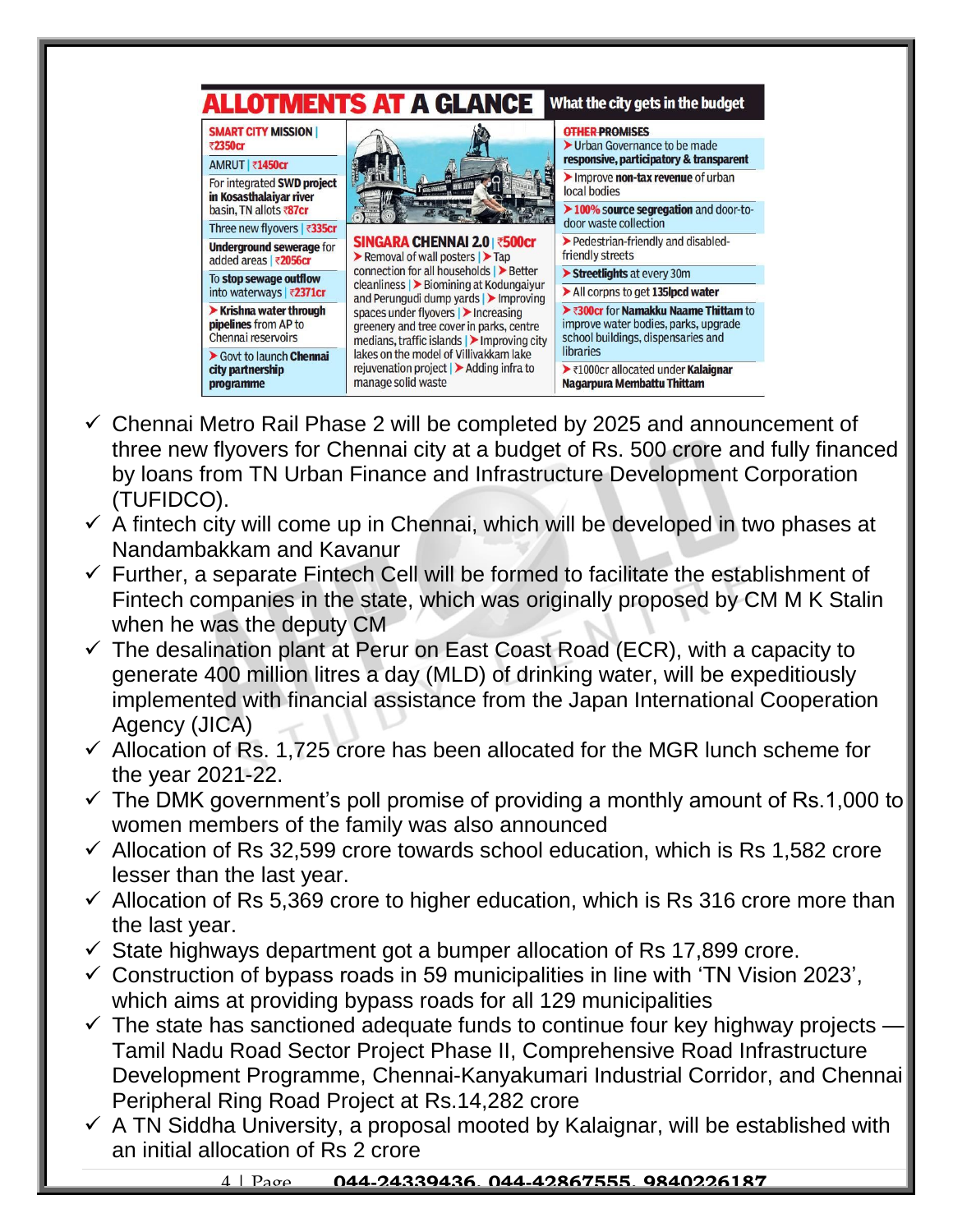- $\checkmark$  The ancient healing wisdom of Siddhars will be promoted by establishing a Siddha medical college by the Arulmigu Baladhandayuthapani Swamy temple in Palani
- $\checkmark$  Announcement of an installed capacity target of 17,970 megawatts over the next decade to offset the 2,500 megawatt power purchase that the state has made so far. While the state's average power demand is about 15,000MW, the installed capacity of Tangedco's own existing thermal power plants is only 4,320MW
- $\checkmark$  Allocation of Rs 3,954 crore towards building more homes in the effort to make Tamil Nadu a "hutless state" over the next decade that will house nearly 8 lakh homeless individuals
- $\checkmark$  Allocation of Rs. 3,800 crore for rural housing.
- $\checkmark$  Allocation of over Rs 8,000 crore to the implementation of food subsidies and Rs 6,600 crore to irrigation-related infrastructure.
- $\checkmark$  Allocation of Rs. 3954.44 crore to Tamil Nadu slum clearance board
- $\checkmark$  The state police department was allotted a little less than Rs 8.930 crore and was promised to fill up all the 14,317 existing vacancies out of a sanctioned strength of 1,33,198 personnel
- $\checkmark$  Rs. 405 crore has been allotted for the fire service department.
- $\checkmark$  The government will revitalise the Common Effluent Treatment Plants and set up new ones in Erode and Namakkal clusters.
- $\checkmark$  The government allocated Rs.490.27 crore for 2021-2022 for the free sarees and dhotis scheme
- $\checkmark$  Rs.409.30 crore will be allocated to distribute free school uniforms for students in Classes I to VIII.
- $\checkmark$  The overall allotment for Adi-Dravidar and Tribal Welfare is enhanced to Rs.4,142.33 crore
- $\checkmark$  The facilities at the Ayyan Thiruvalluvar statue in Kanyakumari and at Poompuhar to be upgraded
- $\checkmark$  An expert panel to be constituted to formulate a distinct State education policy.
- $\checkmark$  A committee chaired by Dr.N.Sundaradevan, I.A.S. (Retd) has been established to study the financial, infrastructural and other issues faced by MSMEs in Tamil Nadu and suggest measures to enable them to thrive.
- $\checkmark$  Government will launch a State Level Credit Guarantee Scheme to enable more MSMEs, particularly micro enterprises to access credit
- $\checkmark$  TAICO Bank will be repurposed to enable lending to MSMEs.
- $\checkmark$  Tidel parks will now be established in Villupuram, Vellore, Chidambaram, Tiruppur and Thoothukudi too.
- $\checkmark$  New Sipcot (State Industries Promotion Corporation of Tamil Nadu) complexes will be established in Thiruvannamalai, Dharmapuri, Tirunelveli, Virudhunagar, Sivagangai, Villupuram, Namakkal, Theni and Nagapattinam to be spread across 4,000 acres
- $\checkmark$  An industrial park will be established in Thoothukudi district with investment of Rs 1,000 crore in an area of 1100 acre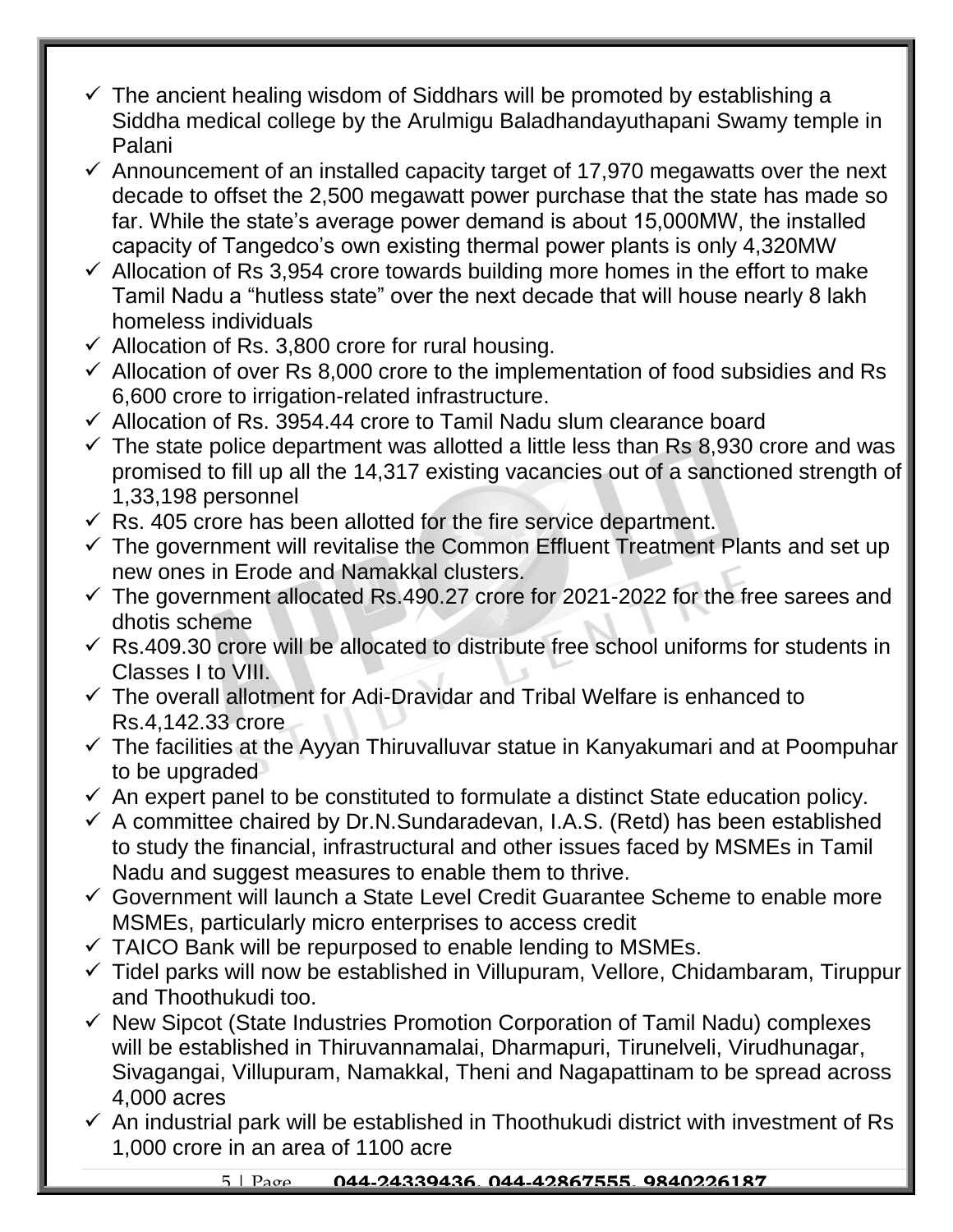- $\checkmark$  An e-vehicle park to be set up at Maanallur in Tiruvallur, a medical devices park at Oragadam, a leather products park at Panapakkam in Ranipet, a dedicated furniture park in Tuticorin and three food parks at Manapparai, Theni and Tindivanam
- $\checkmark$  Setting up of five mega clusters in pharmaceuticals, petrochemicals, precision manufacturing, defence and aerospace, and smart mobility sectors
- $\checkmark$  A defence industrial park is also planned in Coimbatore on about 500 acres with an investment of Rs.3,000 crore
- $\checkmark$  15 skill development centres will be set up in ITIs and a new skill centre will come up in partnership with NLC India at Neyveli.
- $\checkmark$  Kalaignar's 'Namaku Naame' public participation scheme to expand green cover will be implemented again at a cost of Rs 100 crore. Launched in 1997-98 by CM Karunanidhi, the scheme was renamed twice when J Jayalalithaa was voted to power in 2001 and 2011, while the original name was restored by Kalaignar in 2006
- $\checkmark$  Relaunch of 'Anaithu Grama Anna Marumalarchi Thittam' with an outlay of Rs.1,200 crore
- $\checkmark$  'Kalaignar M Karunanidhi Semmozhi Tamizh award' will be given along with Rs 10 lakh cash prize every year in Central Classic Tamil institute. The award is set to be awarded every year on June 3. The award was last presented in 2010. A budget of Rs. 300 crore allotted for the award
- $\checkmark$  The government would revive the Central Institute of Classical Tamil in Chennai
- $\checkmark$  Sanctioning of Rs 623.59 crore to purchase 1000 new buses.
- $\checkmark$  Piped drinking water will given to each household in Chennai 135 litres of water per person per day in city corporations, 90 litres of water per person per day in municipalities and 70 litres of water per person per day in town panchayats to be ensured
- $\checkmark$  To supply at least 55 litres per capita per day (LPCD) of good quality drinking water to all households in the state by March 2024 and will implement the Jal Jeevan Mission at Rs.2,000 crore for 2021-22. As per government data, 83.92 lakh state households currently do not have water supply connections
- $\checkmark$  The Budget promises drinking water to 1.27 crore households in rural areas and to make the state becomes accident free in 10 years.
- $\checkmark$  Rs 500 crore has been allotted to ensure accident free Tamil Nadu
- $\checkmark$  The state increased the allotment for the health sector by nearly 20% from Rs.15,863.4 in 2020-21 to Rs.18,933.2 in the revised Budget for 2021-22
- $\checkmark$  An outlay of Rs.257.2 crore has been set aside for 'Makklai Thedi Maruthuvam'. Under this programme, healthcare workers will screen people for diabetes and hypertension, schedule doctor visits, give them drugs at their doorsteps and offer home dialysis, palliative care and physiotherapy
- $\checkmark$  Rs 1149.79 crore allotted for fisheries department, while Rs 6.25 crore allocated for establishing six fishing harbours in the state
- $\checkmark$  A museum to be established near the archaeology site at Keezhadi.